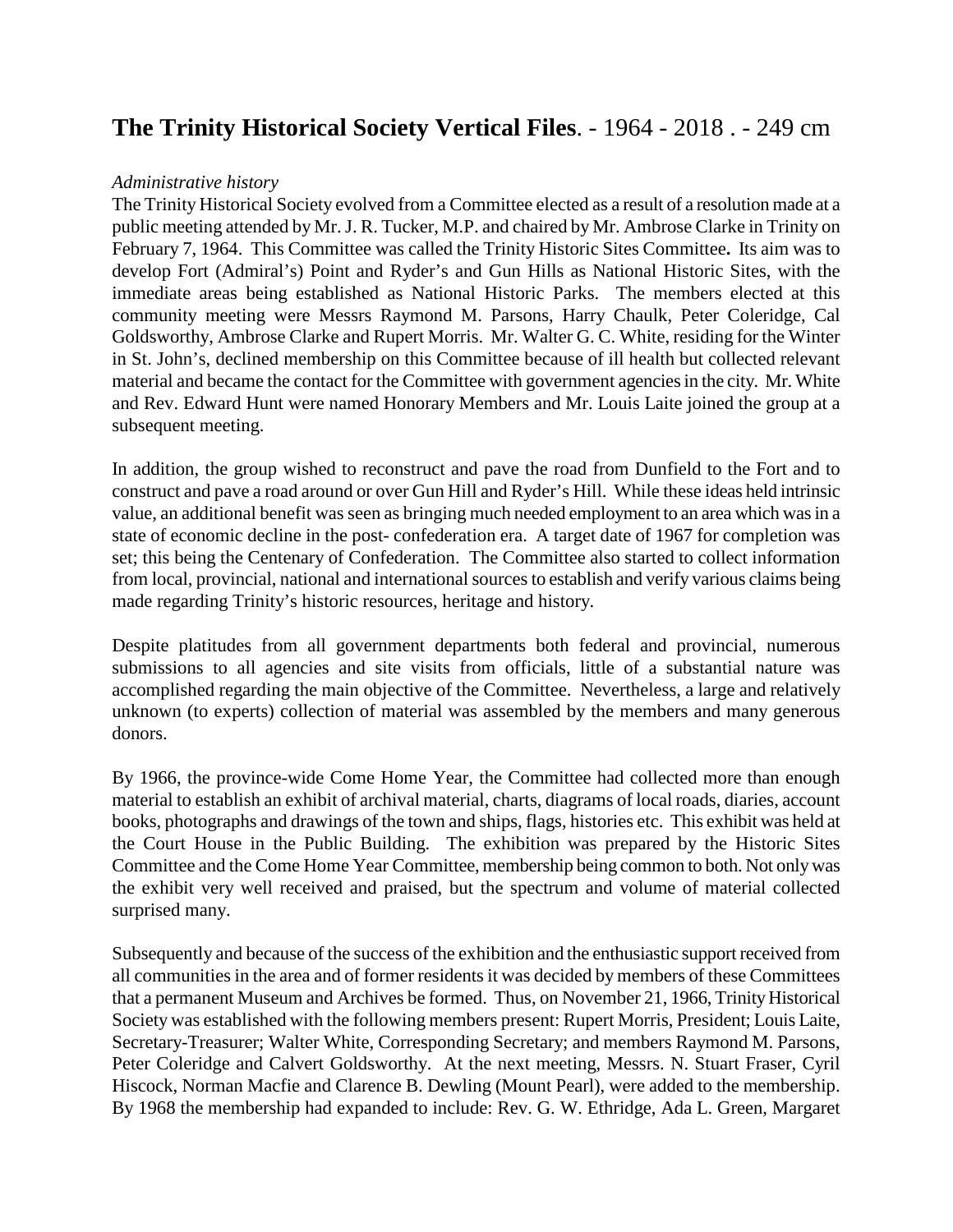Parsons, Stella E. White and from St. John's, Marie Eriksen, Mary M. White and Ross Batson. All those named are considered to be founding members.

By November 26, 1971, the date on which Trinity Historical Society was incorporated as a not-forprofit organization, it had acquired additional property next to the Museum and had greatly expanded both its collection of artifacts for the Museum and Archival material. The Society and its activities had by now received provincial and national recognition and correspondence was being exchanged world-wide.

Finally in 1978 a one and one-half million dollar project was announced stating that Trinity was to be a Heritage Village. However, the extent of federal and provincial funding was insufficient to cover the full cost of the undertaking and the project was renamed The Trinity Restoration Project for the length of its existence which ended in 1983. As a result of the project many older buildings including the Parish Hall, the Court House (Public Building), and the Anglican and Roman Catholic Churches and the Mortuary Chapel were refurbished on their exterior, private dwellings were supplied with wood roof shingles, the Wesleyan/Methodist School (SUF Hall) was acquired and refurbished, a start was made on reconstructing the Garland Shop (Ryan's), the Hiscock House was acquired and restored to the 1910 period, and a private dwelling was purchased and later moved to the Historic Site, remodelled and opened as the Interpretation Centre, and contracts were let for research on various aspects of the history of Trinity.

Once the Trinity Restoration Project was underway, the prime task of the Trinity Historical Society was to maintain and operate the Museum and Archives and to provide advice to researchers and the project as required. The Society was also actively engaged in planning future projects, especially those dealing with expansion of its facilities because both the Museum and Archives were overflowing with material and because the restoration or reconstruction of historic sites and buildings, particularly the Fort, the Lester-Garland House and portions of the Lester-Garland Provincial Historical Site were taking place.

The Society was particularly pleased and surprised in 1990 to receive the donation of the Green Family Forge from Ada L. Nemec. Although the Green's operated a Blacksmith business in Trinity prior to 1770, the present building was built in the 1890s and functioned until 1955. Along with the building came the tools of the trade and about fifteen hundred (1500) artifacts. The building has been refurbished and the artifacts treated and preserved. It was opened to the public in 1991.

In 1996, the Society purchased the Court House, Gaol and General Building from the Government of Newfoundland and Labrador and during 1997 opened an Office and Archives. Most of the archival textual materials, including books, journals, newspapers, ledgers, maps and charts and office files etc., as well as photographic materials not on display elsewhere have been relocated from the Museum, the homes of S. R. Morris and David White, the Methodist School and other locations to the Archives. This material was arranged, catalogued and organized during the summers of 1997 and 1998 and a finding aid created for the material. In 2000, Sheila Vokey arranged the black and white photographs according to Rules for Archival Description (RAD) and Roberta Thomas, contract archivist, arranged the textual material. In 2001 the Office and Archives moved to the Lester-Garland House.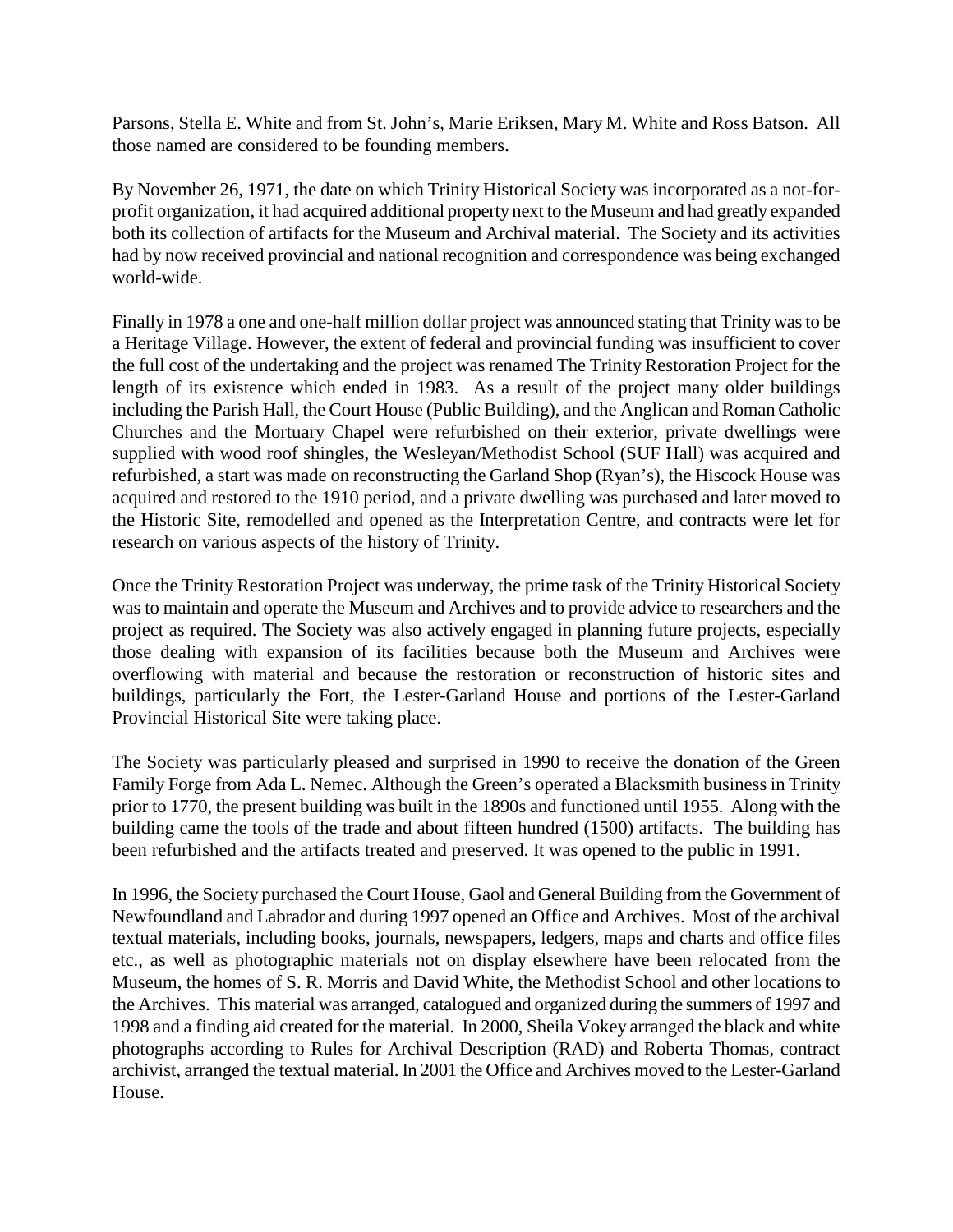Source:Administrative History taken from notes written by David R. L. White, President of Trinity Historical Society.

### *Custodial history*

The vertical files consist mainly of magazine and newspaper clippings on various topics of interest. These clippings were saved by members of the Trinity Historical Society since its formation in 1964 with each topic receiving a file folder. The material was originally housed in the home of Stephen Rupert Morris, it was then relocated to the Courthouse, Gaol and General Building in 1996 when the Society opened an Office and Archives, in 2001 the Archives was moved to the Lester - Garland House. In 2000, a contract Archivist removed all original documents from the vertical files and added them to their respective fonds. In 2001, the contract Archivist removed any materials that were related to the Stephen Rupert Morris fonds or the Walter G. C. White fonds. The remainder of the material that was left formed the vertical files. According to archival policy all magazine and newspaper clippings have been photocopied and the originals destroyed.

*Scope and content*

The files have been placed in alphabetical order.

### **Location: Trinity Historical Society Vertical Files, Drawer 1**

- 1.01 Admirals Point/ Fort Point
- 1.02 Anglican Diocese of Central Newfoundland
- 1.03 August, John
- 1.03.1 Ballet
- 1.03.2 Barbour, Florence Grant
- 1.04 Bartlett, Otis
- 1.05 Battle Harbour
- 1.06 Beothuck
- 1.07 Bonaventure English Harbour Development Association (BEDA)
- 1.08 Bishop White All Grade School
- 1.08.1 Bishop White School Sports
- 1.09 Bonavista Peninsula
- 1.09.1 Bonavista Peninsula Local Trails
- 1.10 Book *Symbols and Artifacts* (copy)
- 1.11 British Harbour
- 1.12 Bullock, Rev. William
- 1.12.1 Butt, Donna
- 1.13 Calos Youth Orchestra Caribou see *SS Caribou*
- 1.13.1 Champney's Arm
- 1.14 Champney's East
- 1.15 Champney's West
- 1.16 *Churches in Newfoundland* by D. W. Prowse (copy)
- 1.17 Churchill, John
- 1.17.1 Clergy Anglican Parish of Port Rexton
- 1.17.2 Clergy Anglican Parish of Trinity
- 1.17.2.1 Clergy Biographies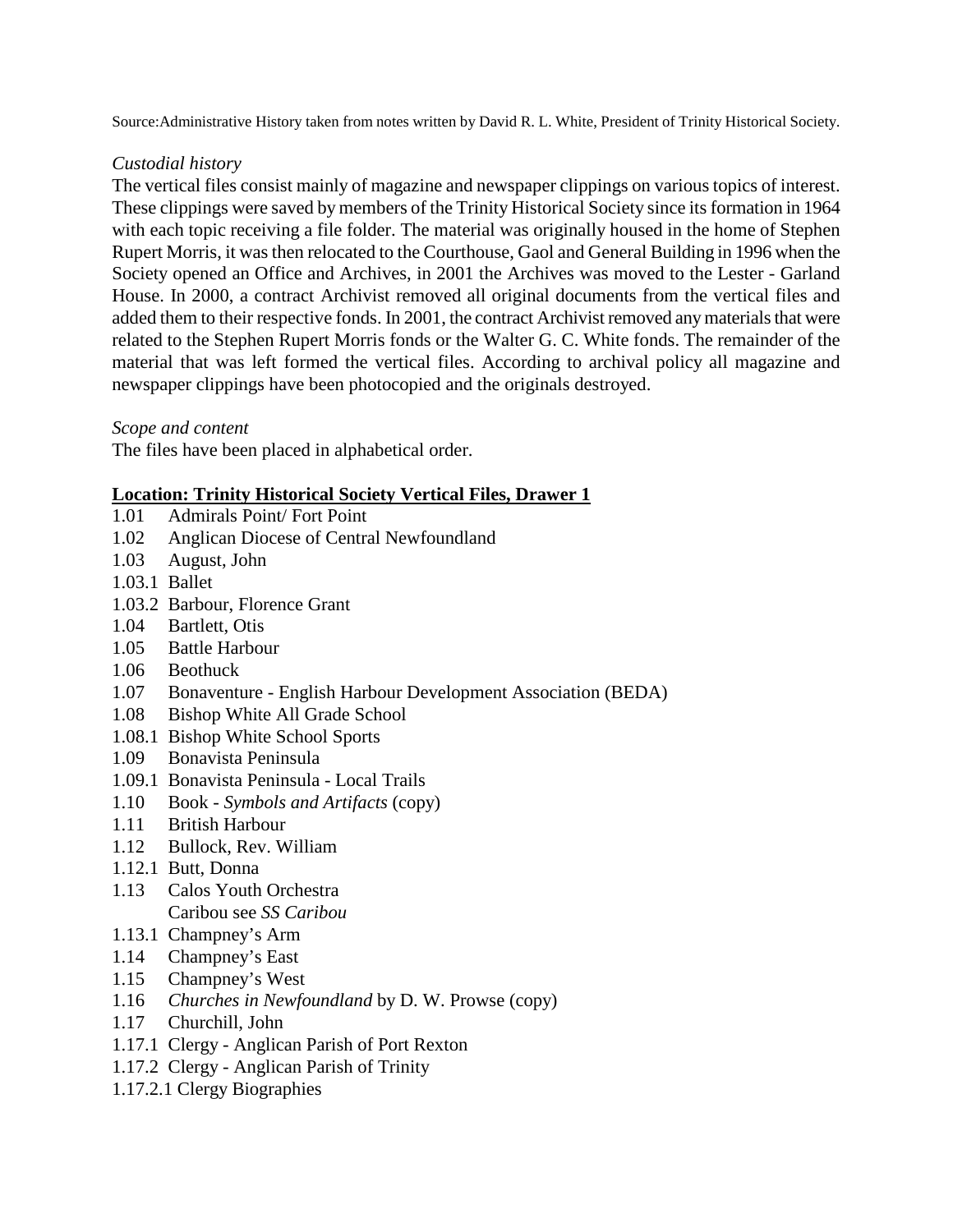- 1.17.3 Clergy Methodist Church
- 1.17.4 Clergy Roman Catholic, Church of the Most Holy Trinity
- 1.18 Clinch, Rev. John
- 1.18.1 Colonial and Continental Church Society 1823-1923
- 1.19 Confederation
- 1.19.1 Cooperage
- 1.20 Court Documents
- 1.20.1 Courthouse
- 1.20.2 Crafts
- 1.21 Cross, Captain William G.
- 1.22 Customs
- 1.23 Dates in History
- 1.24 Directory, 1877 (copy)
- 1.24.1 Discovery Trail Tourism Association
- 1.25 Doctors
- 1.26 Documentary
- 1.26.1 Doors Open
- 1.27 Dunfield & Dunfield, The Spirit of
- 1.28 Dwellings and other Buildings
- 1.29 Education
- 1.29.1 Elections
- 1.30 English Harbour
- 1.30.01English Harbour Arts Association
- 1.30.1 Entertainment, visits
- 1.31 Farewell to the Matthew
- 1.31.1 Ferries
- 1.31.2 Four H Club
- 1.32 Fox Island
- 1.33 French invade Trinity, 1762
- 1.33.1 Ghosts
- 1.33.2 Goose Cove
- 1.33.3 Girl Guides of Canada
- 1.33.4 Green Family Forge
- 1.34 Harbour Defence
- 1.34.1 Hiscock House
- 1.35 Ireland's Eye
- 1.36 Ivanhoe
- 1.36.1 Kearley's Harbour
- 1.37 Lahey, Captain Anthony
- 1.38 Lester Garland House
- 1.38.1 Lions Clubs
- 1.38.2 Little Harbour
- 1.38.3 Lockston
- 1.38.4 Lockston Path Prov. Park
- 1.39 Lockyer, Canon William J.
- 1.40 Loyal Orange Lodge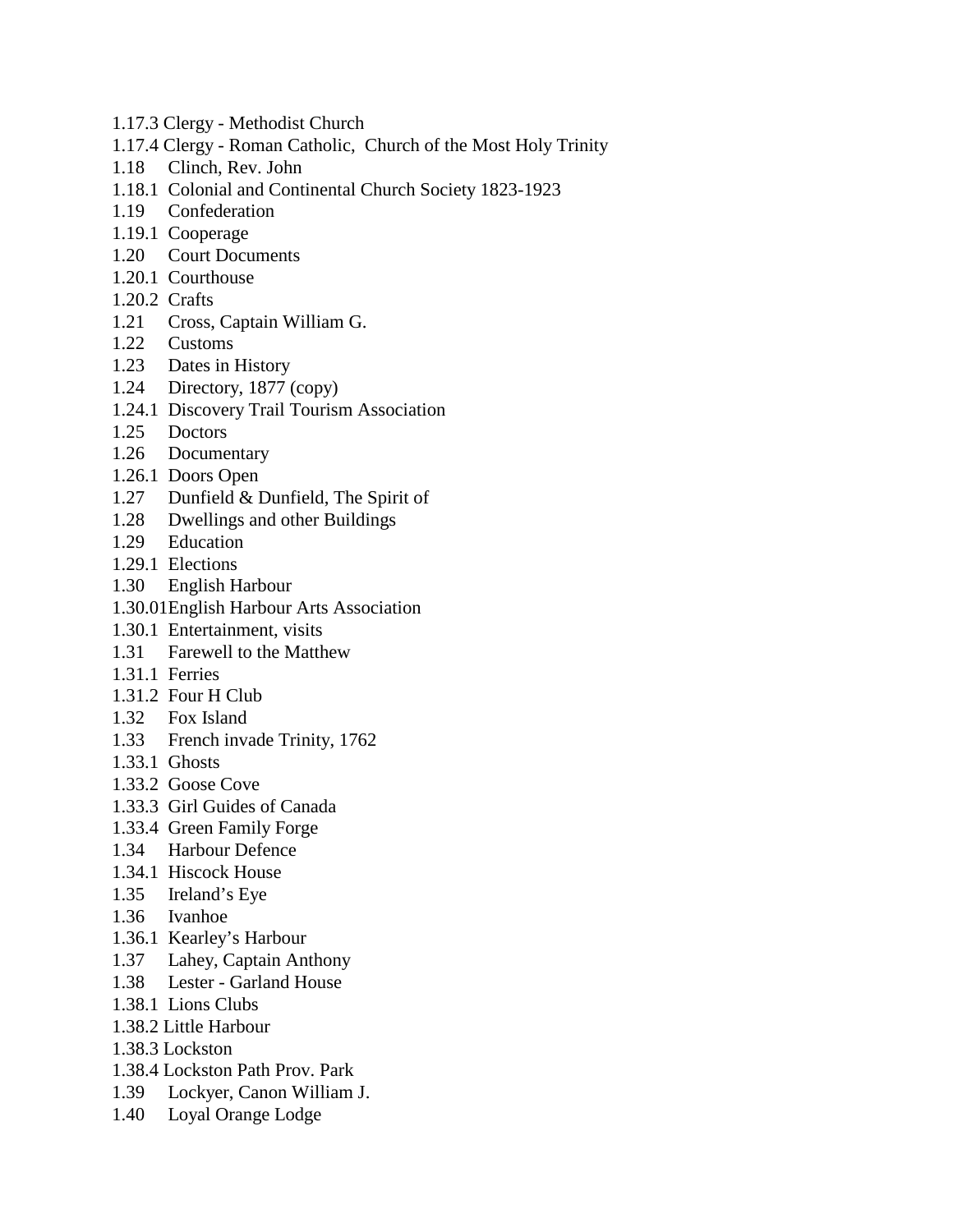## **Location: Trinity Historical Society Vertical File, Drawer 2**

- 1.41 Maidment, Henry Herbert Pittman
- 1.42 Maidment, Rev. George Herber
- 1.43 Mail
- 1.44 *Marion Rodgers*
- 1.45 Marriages
- 1.46 Masonic Lodge
- 1.47 *Matthew*
- 1.48 *McAdam, S. S.*
- 1.49 Methodism
- 1.50 Moors, John
- 1.50.1 Mortuary Chapel
- 1.51 New Bonaventure, & The Grand Seduction
- 1.53 O Buona Vista Committee
- 1.54 Old Bonaventure
- 1.55 Ottenheimer, Gerald
- 1.57 Personalities A -F (clippings about various people in the area)
- 1.57.1 Personalities G-L (clippings about various people in the area)
- 1.57.2 Personalities M-R (clippings about various people in the area)
- 1.57.3 Personalities S-Z (clippings about various people in the area)
- 1.58 Poetry
- 1.59 Poole
- 1.59.1 Pope=s Harbour
- 1.60 Port Rexton & Port Rexton Recreation
- 1.60.1 Port Rexton Anglican Parish
- 1.61 Railway
- 1.61.1 Random Island
- 1.62 *Random Passage* The Miniseries
- 1.62a *Random Passage* The Site
- 1.62.1 Revue, Rising Tide
- 1.63 Rinding
- 1.64 Rising Tide Theatre
- 1.64.1 Rising Tide Theatre Advertisements
- 1.64.2 Rising Tide Theatre Brochures
- 1.64.3 Rising Tide Theatre Programmes

## **Location: Trinity Historical Society Vertical File, Drawer 3**

- 1.65.1 Rites of Passage Births, Birthday, Anniversaries
- 1.65.2 Rites of Passage Death
- 1.65.2.1Funeral Service Forms
- 1.65.3 Rites of Passage Graduations and Confirmations
- 1.65.4 Rites of Passage Marriages, Engagements, Anniversaries
- 1.66 Roads
- 1.67 Roman Catholic, Church of the Most Holy Trinity
- 1.67.1 Royal Bank of Canada
- 1.67.2 Royal Newfoundland Constabulary
- 1.68 Ryan Premises, Bonavista